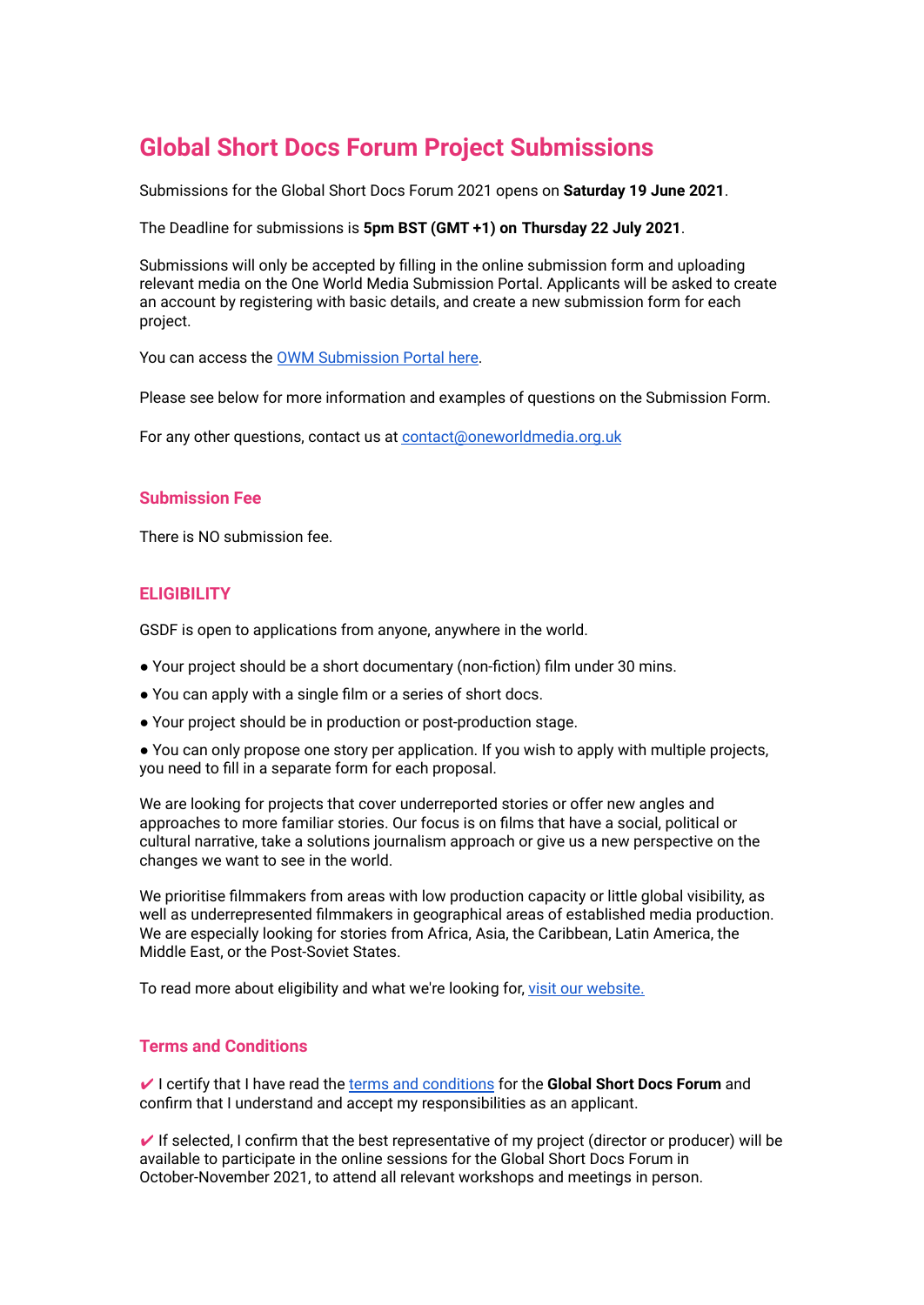# **Submission Form**

**\*** Indicates required field

# **Project Details**

#### **\*Project Title |** 100 characters

Please provide a title for your project. This will be your entry title. A good title should be captivating, effective and spark curiosity. The best contain keywords, predicting content without revealing too much.

#### **\*Primary Location (country)**

Please list the primary country or countries in which your film takes place.

#### **\*Primary Language(s)**

Please list the main language of your film, and/or your main character.

**\*Logline |** 300 characters (approx 2-3 sentences) Provide a brief summary of your story.

#### **\*Story Summary / Synopsis |** 2000 characters (approx 1/2 page)

What is your story and story structure? Give an overview of your story, introducing the main characters and potential plot points. Describe the anticipated story structure and narrative trajectory, or potential character arcs for your project. Briefly discuss your access to the story and characters.

#### **\*Topic Summary |** 1000 characters (approx 1 paragraph)

Describe why this topic is important, timely or relevant. Things to consider include: Why are you particularly drawn to tell this story? Why are you the best person to make a film about this? Explain the cultural or social relevance and context for the topic, and why this project is timely or urgent. Mention the topics, issues, themes, challenges, stakes, or questions that your project will cover.

#### **\*Artistic Approach |** 1000 characters (approx 1 paragraph)

Describe your creative vision for the finished project – its visual look and feel. How are you going to tell this story? Explain any particular artistic approach that informs your storytelling. If applicable, mention any creative elements and assets, interactive elements, new technologies or non-traditional mediums that you intend to utilise.

#### **\*Access |** 1000 characters (approx 1 paragraph)

What contacts have you established? The strength of your submission will rely on your access and confirmed contributors. These might be contributors/interviewees, or other contacts who help to set things up. Please indicate whether they have already agreed to participate.

#### **\*Status & Timeline |** 1000 characters (approx 1 paragraph)

Explain the current status of the project, and outline the projected timeline. What have you already filmed? Are there any time-sensitive elements or dates that affect your timeline? What's the anticipated turnaround for the project, ie. how long do you think it would take to complete the project?

#### **\*Intended Duration**

Which format would work best for your film? Tick all that applies, or suggest a specific duration:

3-5 mins / 8-15 mins / 20-30 mins / Series (please specify)

#### **\*Intended Audience |** 1000 characters (approx 1 paragraph)

Describe the anticipated audience for your project, and how you plan to reach your target audience. Does your audience include any underserved audiences? How have you addressed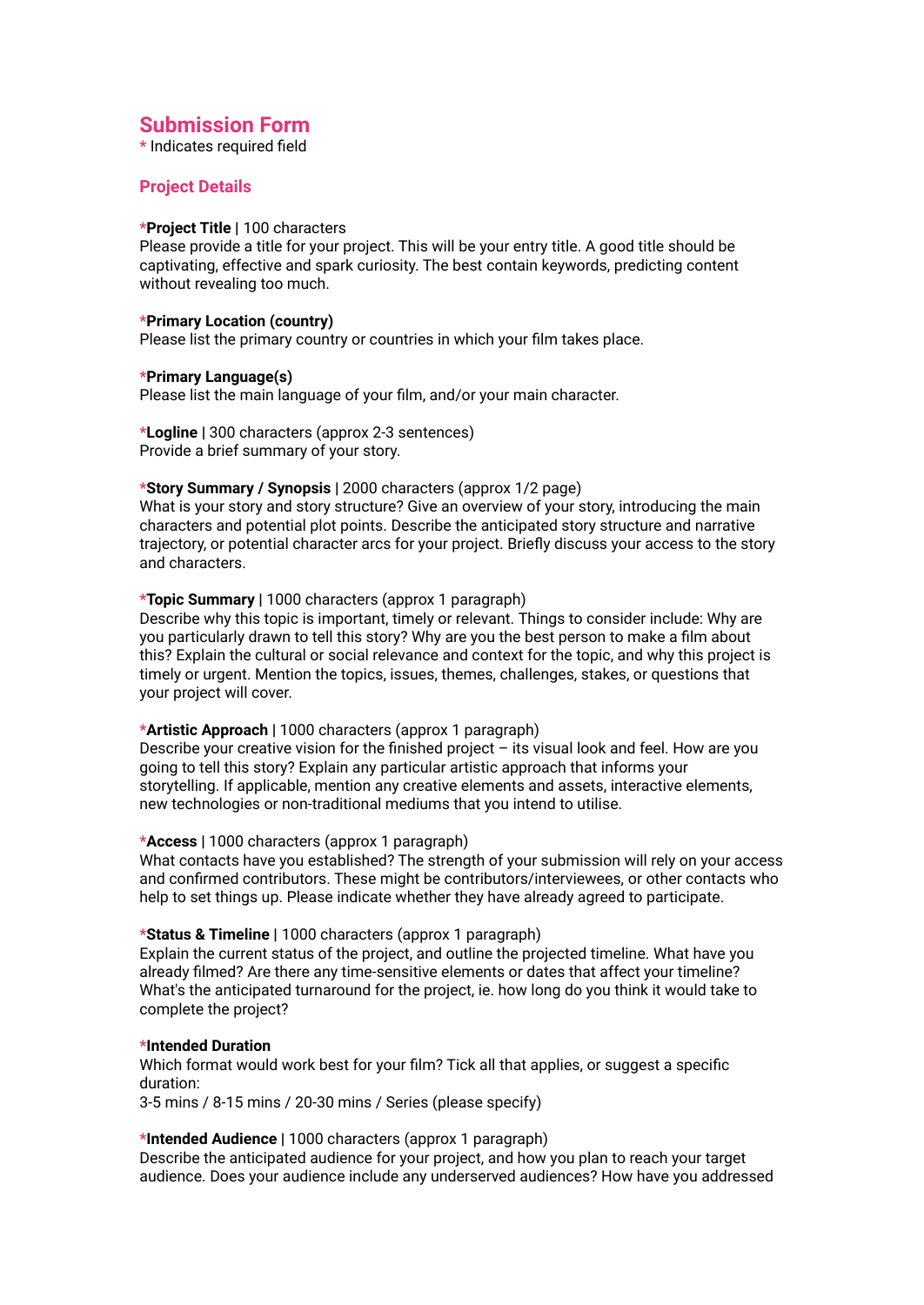the needs and interests of this audience in your film? What is your relationship and access to this community?

**Audience Engagement - if applicable |** 1000 characters (approx 1 paragraph) **(optional)** Not all films are suited for social engagement, but if yours is, what actions do you hope for viewers to take after seeing your film?

Audience engagement is a strategy designed to activate audiences and constituencies toward specific goals. Potential activities include organisational partnerships, educational guides, targeted stakeholder/community screenings, social media strategies, multi platform activity, or social change campaigns. Do you have partnerships with organisations in your issue area already, and if so, how are these relationships informing your project development?

**\*Line Item Budget |** Max 1 page, in PDF format Please provide a summary of your project's projected expenses in £, including a budget total.

**\*Funding |** 1000 characters (approx 1 paragraph) Provide a list of all sources and amounts raised to date. Distinguish between potential sources of funding and secured amounts. State outstanding costs and the amount of additional funds necessary to complete the project.

# **Project Team**

Include as much information as possible about the filmmaker(s). Provide brief bios for key creative personnel, and bullet list names and titles of any other crew, advisors and/or consultants. You're not expected to have a crew, but tell us if you already have a team behind the project.

#### **\*DIRECTOR**

**\***Full Name **\***Telephone No **\***Email Country of Birth Date of Birth **\***Nationality **\***Country of Residence **\***Gender pronouns **\***Bio | 1000 characters - Include relevant expertise, notable credits and/or major recognition or award information. Upload CV | Upload PDF

#### **Is there a second Director? (optional)**

DIRECTOR #2 - if attached Full Name Email **Nationality** Country of Birth Date of Birth Country of Residence Gender pronouns Bio | 1000 characters - Include relevant expertise, notable credits and/or major recognition or award information.

#### **Is there a producer attached to the project? (optional)**

PRODUCER - if attached **\***Full Name **\***Telephone No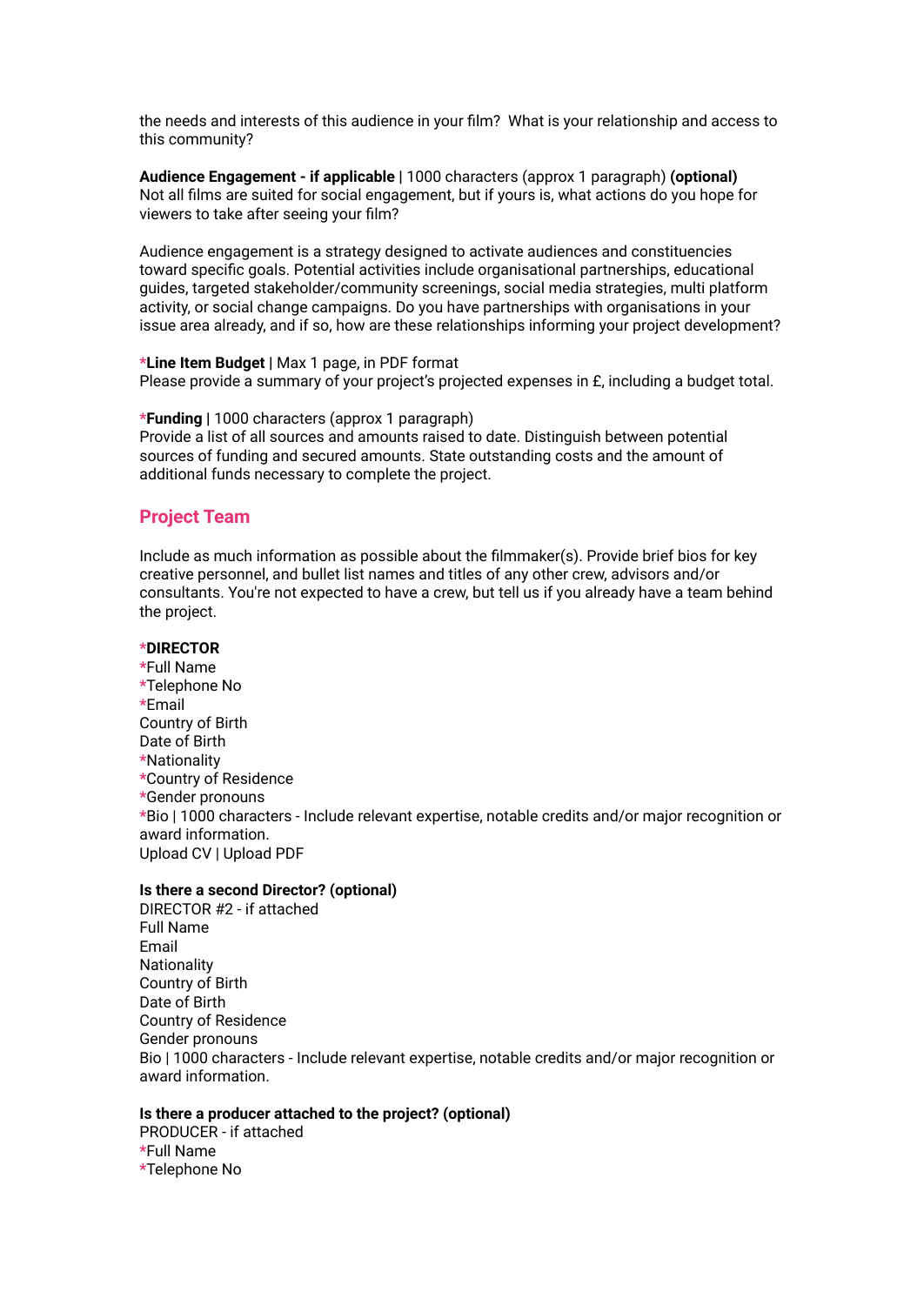**\***Email Country of Birth Date of Birth **\***Nationality **\***Country of Residence **\***Gender pronouns **\***Bio | 1000 characters - Include relevant expertise, notable credits and/or major recognition or award information. Upload CV | Upload PDF

#### **Are you working with a DOP/Camera operator? (optional)**

DOP/CAMERA OPERATOR - if attached Full Name Bio | 1000 characters - Include relevant expertise, notable credits and/or major recognition or award information.

#### **Anyone else you'd like to mention? |** 1000 characters **(optional)**

Bullet list names and titles of any attached crew, advisors and/or consultants.

#### **\*Who will represent the project at the Forum?**

Director / Producer / To be decided Please note we are only able to allow 1 filmmaker to represent each project. If your project is selected, and you have more than one director/producer attached, this would be discussed on a case by case basis.

# **Supporting Media**

#### **\*Current sample**

Please provide us with samples of your current project, **min 2 mins, max 30 mins** in total. This can be a trailer, teaser, example of existing footage, a compilation of scenes, or a rough cut. **[Media Upload]**

#### **\*Sample description |** 1000 characters (approx 1 paragraph)

Describe the sample you are submitting for consideration. What should reviewers be looking for in your sample? Explain what is present or absent in the sample, and how it will differ as a finished film. How is it representative of the intended story, style, subject, or another aspect of the project? If you submitted a rough cut, what changes or additional material are planned.

**Note**: Providing current sample files is a required part of your submission.

#### **Director's prior work**

Please provide us with links for up to 3 pieces of media you have produced. Link #1 / Link #2 / Link #3

#### **Sample description |** 1000 characters (max 1 paragraph) **(optional)** Describe the sample(s) you are submitting, and discuss the relevance of the work to the current project, if any.

\* Please make sure all links are **accessible internationally, they don't expire, and they are NOT download links.** If sharing links to a personal folder/file, check that links **are not private, and are 'available to view for those who have the link'.**

\* Having **English subtitles or a transcript** for your piece makes it easier for us to evaluate your work.

# **Equal Opportunities**